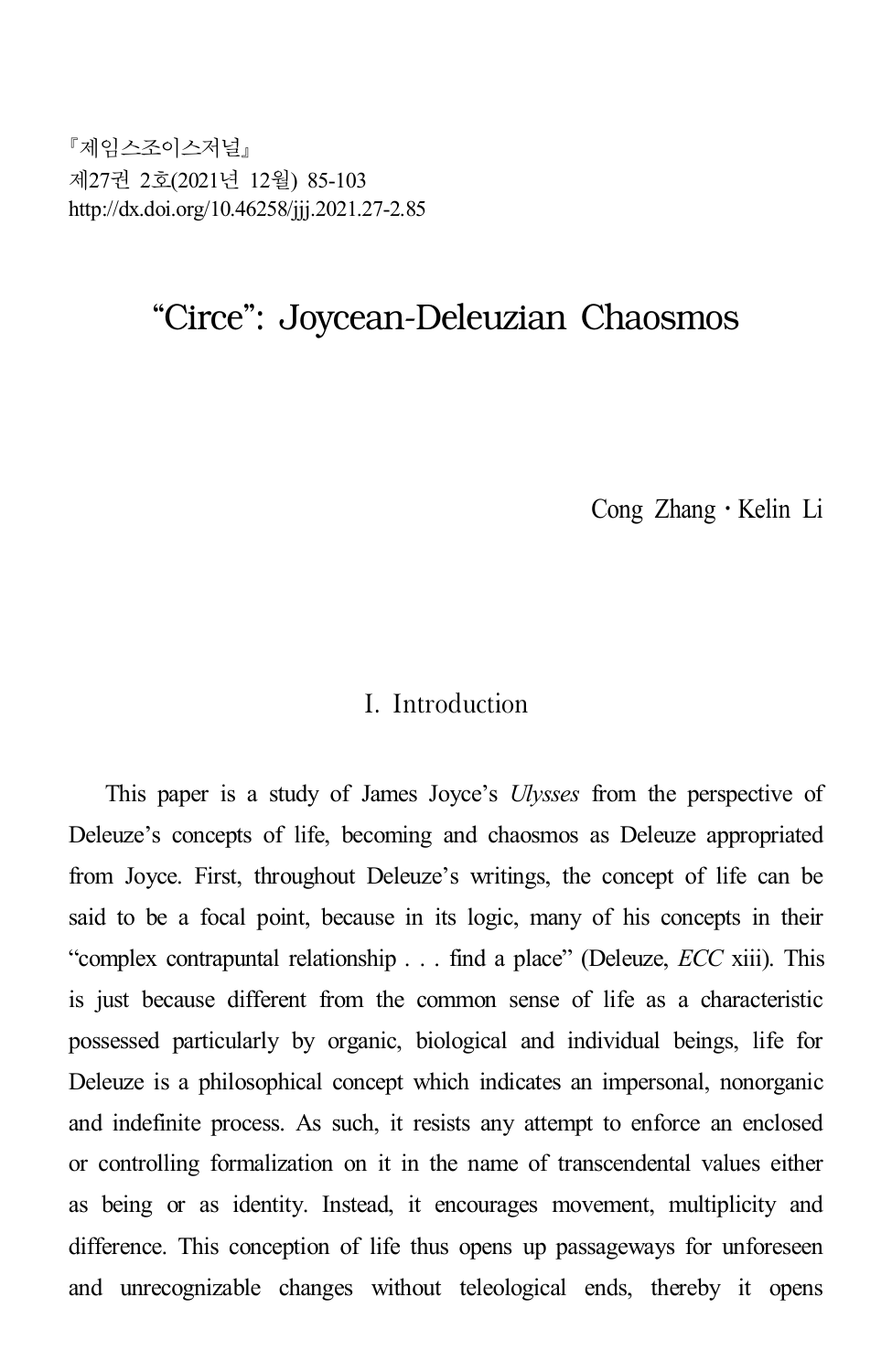possibilities for transforming the status quo in unending and unimagined ways.

Deleuze's studies on literature is essentially concerned with life in the above sense, because for Deleuze, the above logic of life is also the logic of literature or the logic of writing in general. Just as he begins his first essay entitled "Literature and Life" in his only work that is primarily devoted to literary study, namely, *Essays Critical and Clinical*, by saying that, "To write is certainly not to impose a form (of expression) on the matter of lived experience. Literature rather moves in the direction of the ill-formed or the incomplete" (*ECC* 1). Then it is natural that Deleuze immediately connects the concept of life and writing with the concept of becoming: "Writing is a question of becoming, always incomplete, always in the midst of being formed, and goes beyond the matter of any livable or lived experience. It is a process, that is, a passage of Life that traverses both the livable and the lived" (*ECC* 1). That reveals why in this first essay entitled "Literature and Life," Deleuze begins by talking about the relation between life and becoming. In his view, becoming, as the incessant dynamic movement in-between multiplicities, destabilizes the states of being and reality, and ultimately disrupt any attempt for power control. That explains why while Deleuze talks about becoming-woman, becoming-animal, becoming-molecule and so on, he warns against becoming moving "in the other direction," that is, to become man, just because symbolically, "woman, animal, or molecule always has a component of flight that escapes its own formalization" while man, on the other hand, cannot become since "man presents himself as a dominant form of expression that claims to impose itself on all matter" (*ECC* 1). Domination and totalization lying behind the reality that present man in this way is Deleuze's main target.

To some extent, we can say, Joyce, especially in his later works, has preempted Deleuze in that his images and narratives have already illustrated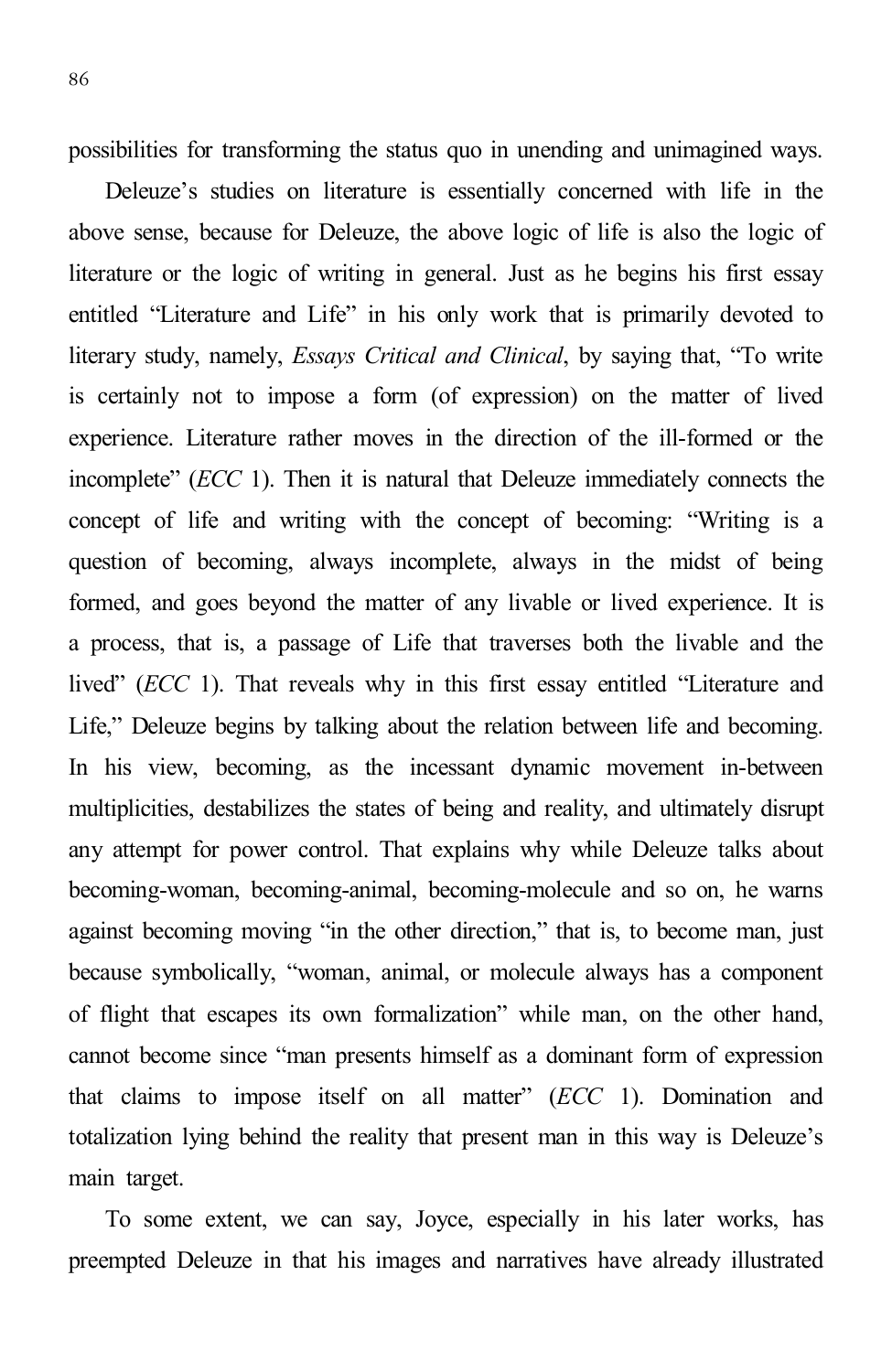or epitomized Deleuze's concepts in advance through his criticizing the stagnant reality and his welcoming the possibilities of life. That is also why Deleuze has even appropriated the Joycean portmanteau word "chaosmos" (Joyce, *FW* 118.21) to summarize his own theoretical system as a paradoxical "unity of divergent series" (Deleuze, *LS* 260). For Joyce, this ingenious hybrid word indicates that syntactically behind the apparent wholeness or unity of the narrative, deliriums, stylistic experiments and polyphony of enunciations thematically constitute a diverse and chaotic space where intense differences flow and connect without beginning or end. Through this style Joyce narrates multifarious becomings for the life of the Irish nation. It is indeed a chaosmos, namely, a chaos-becomes-cosmos which flees from the deadlocked situation and ensures the spiritual liberation of the Irish nation. For Deleuze, this is "the [very] aim of literature: it is the passage of life within language that constitutes Ideas" (*ECC* 5).

As is well known to both Deleuzian and Joycean scholars, Deleuze frequently refers and cites Joyce in his works. 1) Analyses on Joyce's works using concepts from Deleuze are not rare. Ruben Borg draws on Deleuze's thoughts on cinema to illustrate the non-linear temporal structure in *Finnegans Wake* (Borg 51-52). Richard Brown cites Deleuze's view on the role of woman in masochism to prove Joyce's inclination to gynecocracy (Brown 110). But to use the above related Deleuzian concepts to analyze Joyce's overall thematic concerns, including his diagnosis of national malady, his criticism of Irish reality and his aspiration for a new people to come, are not yet seen, at least by the present author. It is true that these Joycean themes have been studied by many scholars, but they are not from the perspective as

<sup>1)</sup> Deleuze addresses Joyce in nine of his works (some of them are co-authored with Félix Guattari). Just mention a few of them for the sake of space: *Proust and Signs, Difference and Repetition; A Thousand Plateaus*.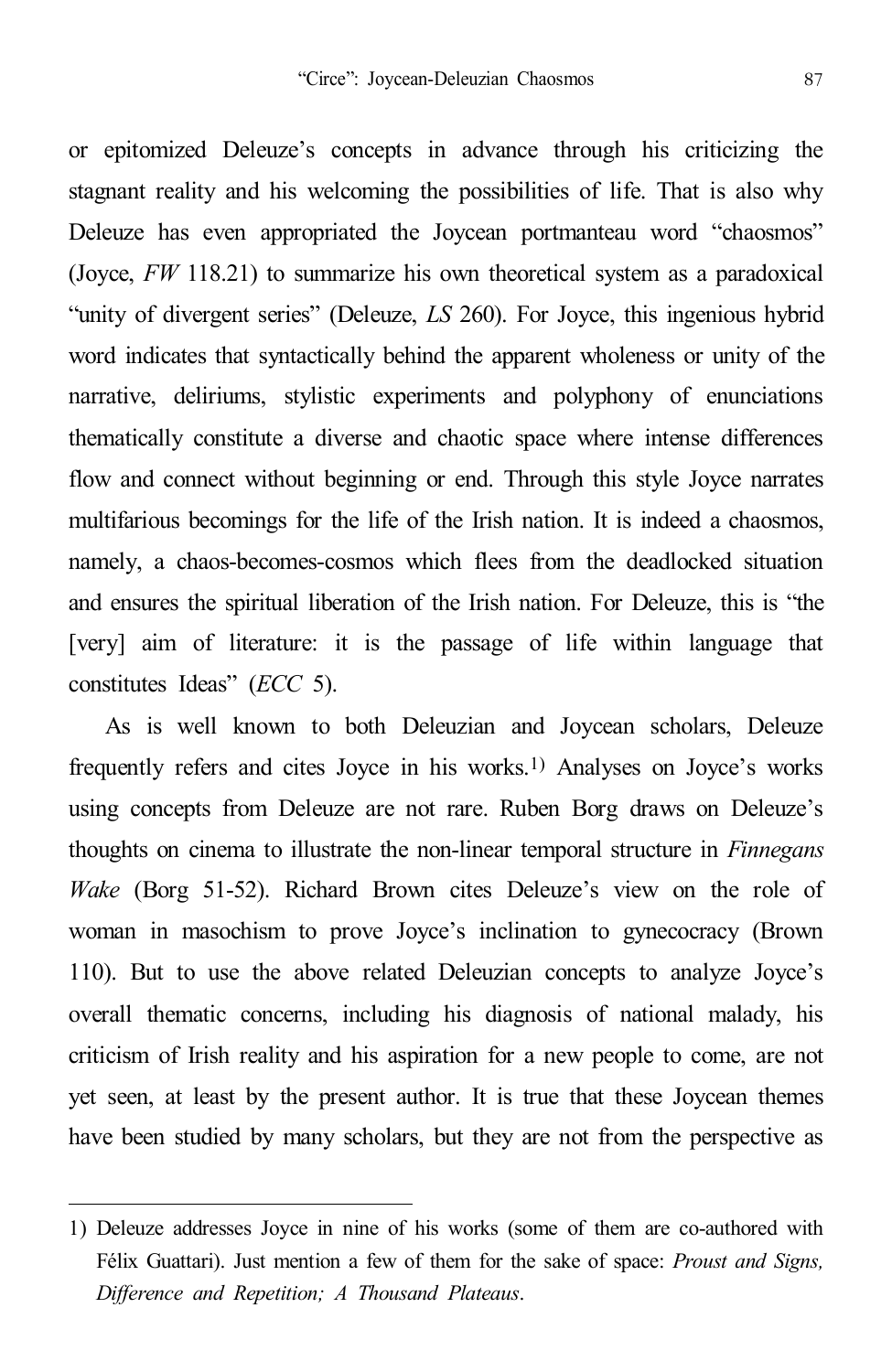the present paper does with reference to Deleuze's related concepts. At the same time, there are also scholars who adopt Deleuze's theory in Joycean studies to study a specific chapter in Joyce's *Ulysses*, but they mostly seem to focus on one or two aspects. For instance, Joseph Valente's reading of "Sirens" focuses on Joyce's construction of a minor style of "becoming-woman" to disrupt the patriarchal order (Valente 196). 2)

In contrast to previous perspectives, this paper proceeds from Deleuze's philosophy of life to analyze Joyce's concept of life which corresponds with that of Deleuze's surprisingly. Then the paper goes on to reveal Joyce's radical criticism of Irish reality at his time from the perspective of Deleuze's concept of becoming which again is both illustrated from Joyce's narrative and sheds great "critical and clinical" light on Joyce's diagnosis and criticism of Irish reality. 3) Finally, the paper analyzes Joyce's temporal-spatial literary world from the perspective of Deleuze-Joyce concept of chaosmos (for Deleuze borrowed the concept from Joyce himself) to reveal the interplay of Joyce's stylistic invention and his thematic concern which ultimately, just like Deleuze's philosophical concern, is to create a free world for healthy life.

The paper takes "Circe," that is, Chapter 15 of *Ulysses* as a case study because this chapter in its magical-realistic style transcends temporal-spatial boundaries to allow not only free temporal-spatial transfer, but also free historical, psychological, and magical transfer from one to the other sphere, thus making not only a chaosmos but also a complex real world. In this world, the characters' desire, imagination, emotion, aspiration and so on are given

<sup>2)</sup> "Minor literature" is a concept Deleuze and Guattari develop from a diary entry of Kafka. It involves a deterritorialization of language, namely, a becoming-minor of language that destabilizes the dominant social order behind, so that social and political issues can be engaged.

<sup>3)</sup> To be "critical and clinical" is precisely what Deleuze emphasizes on literary functions. See his *Essays Critical and Clinical*.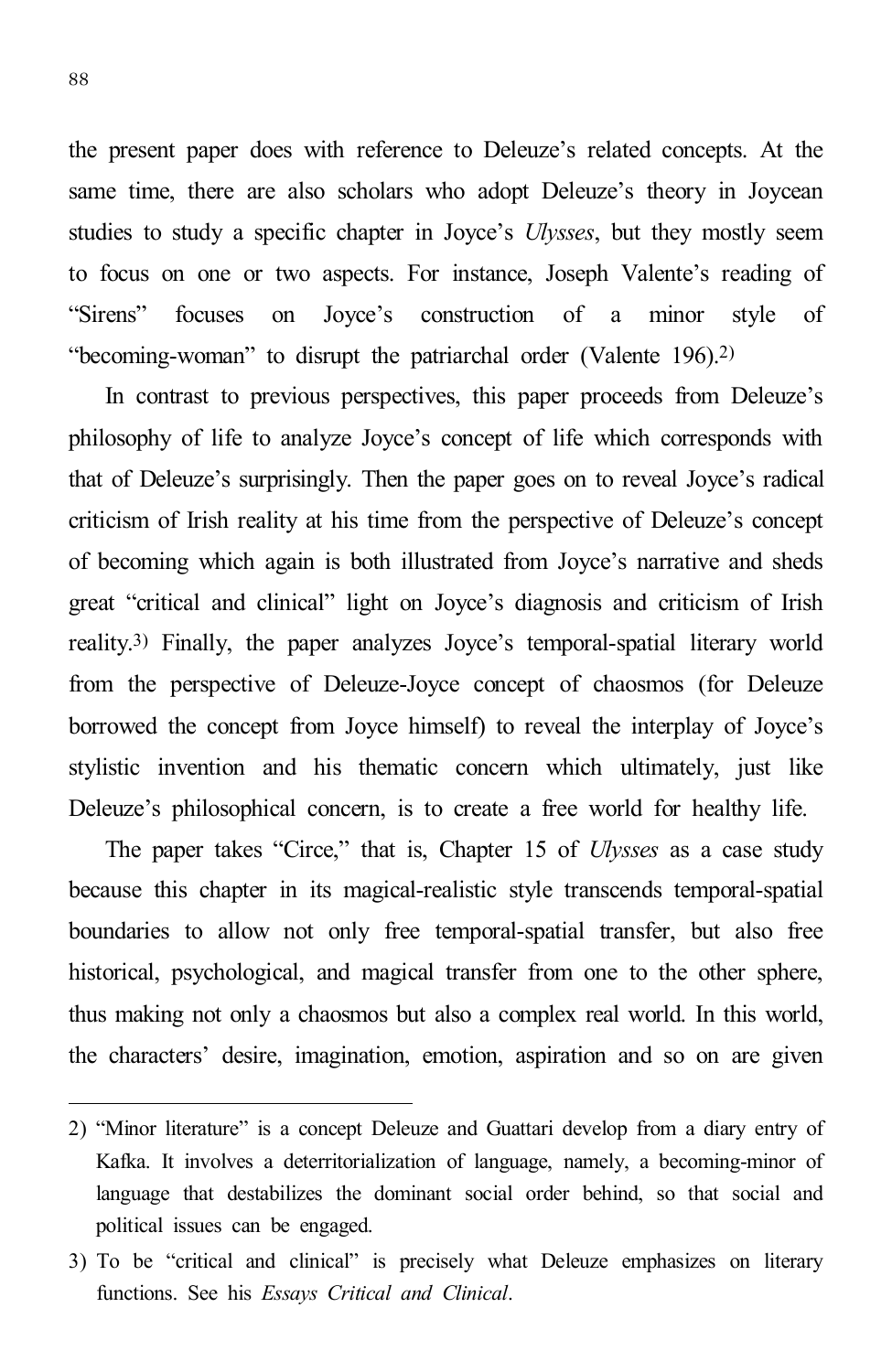free play, thus providing the paper with an ideal critical space to analyze Joyce's thematic and stylistic concerns from its above-mentioned perspectives.

#### II. Joyce as a Clinician of His Nation

When the young artist Stephen Dedalus, the alter-ego of young Joyce, declares at the end of Joyce's autobiographical novel *A Portrait of the Artist as a Young Man*, "Welcome, O life! I go to encounter for the millionth time the reality of experience and to forge in the smithy of my soul the uncreated conscience of my race," he clearly emphasizes the overwhelming impact of life on his creation of a missing people (Joyce, *P* 225). This declaration resonates with what Deleuze says: "The ultimate aim of literature is to set free, in the delirium, this creation of health or this invention of a people, that is, a possibility of life. To write for this people who are missing . . . ('for' means less 'in the place of' than 'for the benefit of')" (*ECC* 4). For Deleuze, just like for Joyce, life is a primary concern, as he says, "Everything I've written is vitalistic, at least I hope it is" (Deleuze, *N* 143). Deleuze's conception of life or what he calls the vitalistic is "made up of virtualities, events, singularities" (Deleuze, *PI* 31). That is to say, contrary to the notion of life which is identified with actual beings, life for Deleuze is an impersonal and nonorganic power from which organized forms such as human beings emerge as effects. It is thus a life full of potential for difference, which also means it is full of freedom and possibilities.

Therefore, Deleuze's philosophy of life attempts to overturn the primacy of being and identity in the traditional Western thoughts by establishing an ontology of difference or an eternal return of difference. This difference is not in the usual sense as "difference from the same" which is subordinated and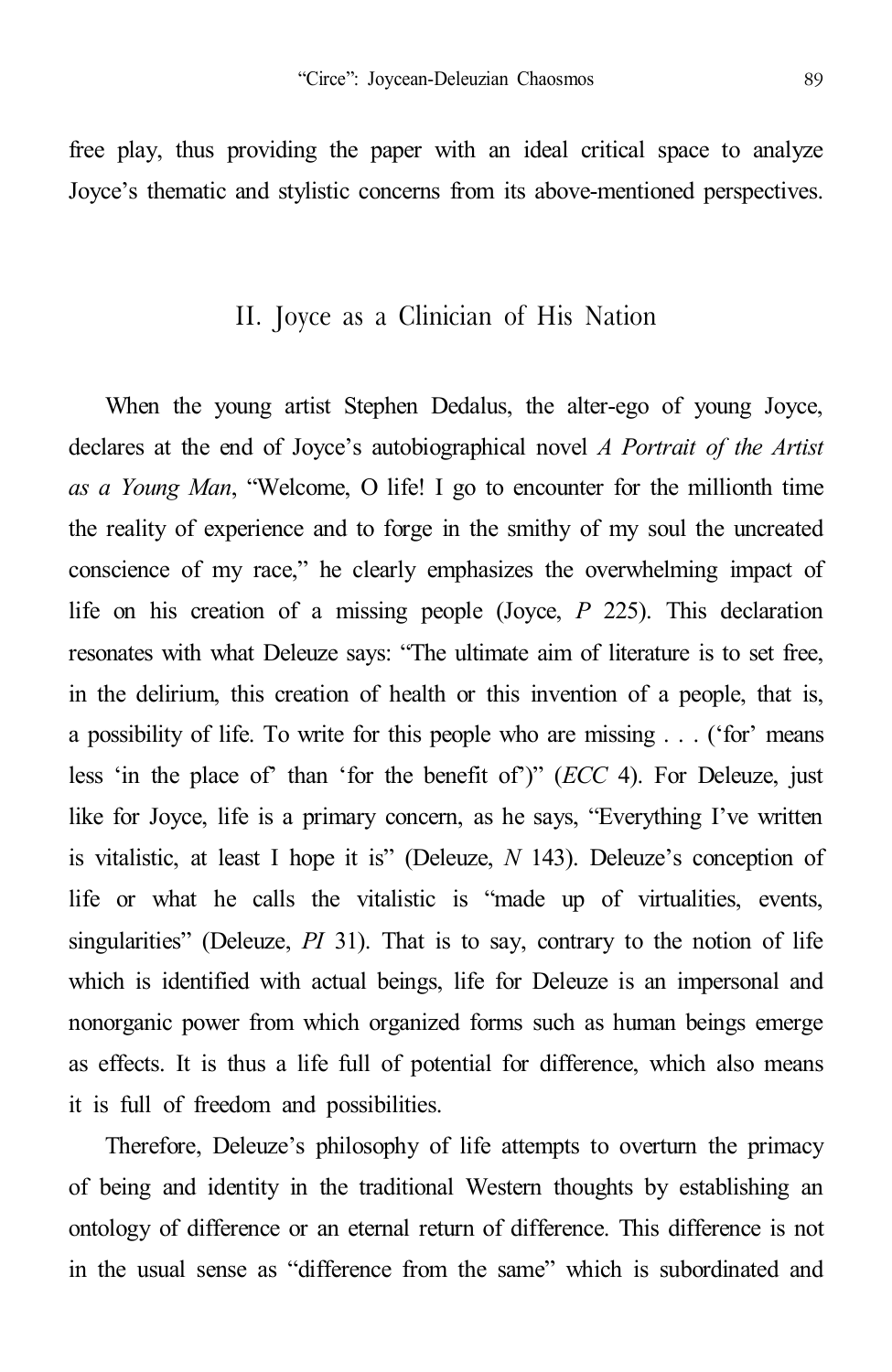inferior to identity. For Deleuze, this priority of the same over difference reduces the virtual powers of life in order to fit life into the assumed pre-existing unity, as a result, both blocking the free flow of life/desire and preventing the dynamism of thinking. In contrast to this tradition, Deleuze tries to release difference by emphasizing an ontology of "difference-in-itself" in which identity is secondary, just as an effect of difference. Thus, representation—the re-presenting of something original based on the primacy of identity, is also refuted by Deleuze. For him, literature is not about representing the world as it is, but is always about becoming, and in doing so, writing provides a milieu where life traverses both living experience and its potentialities.

Life as such and its relation with literature play an important role throughout Deleuze's "Critique et Clinique" project and are fully elaborated in his collection of essays entitled *Essays Critical and Clinical*. The book title itself is already indicative enough; namely, for Deleuze, literature ultimately concerns health or the well-being of humanity, which constitutes real life. In this sense, both a philosopher and a writer could or should be a clinician. If Deleuze can be said to be a clinician of humanity, Joyce can be said to be first a clinician of his own nation and ultimately also a clinician of humanity and civilization as a whole.

Let's see Deleuze first. In his early study on masochism, Deleuze starts to "articulate a relation between literature and clinical psychology" (Deleuze, *DI* 133). Rather than using psychoanalytic interpretations that treat writers as patients, Deleuze argues that the terms "sadism" and "masochism" are coined in the same way as a doctor gives his or her name to an illness (such as Parkinson's disease). Sade and Masoch are "clinicians" rather than "patients" in that they present configurations of signs and symptoms in their writings, just as clinicians do in their grouping symptoms in a disease. 4) Furthermore,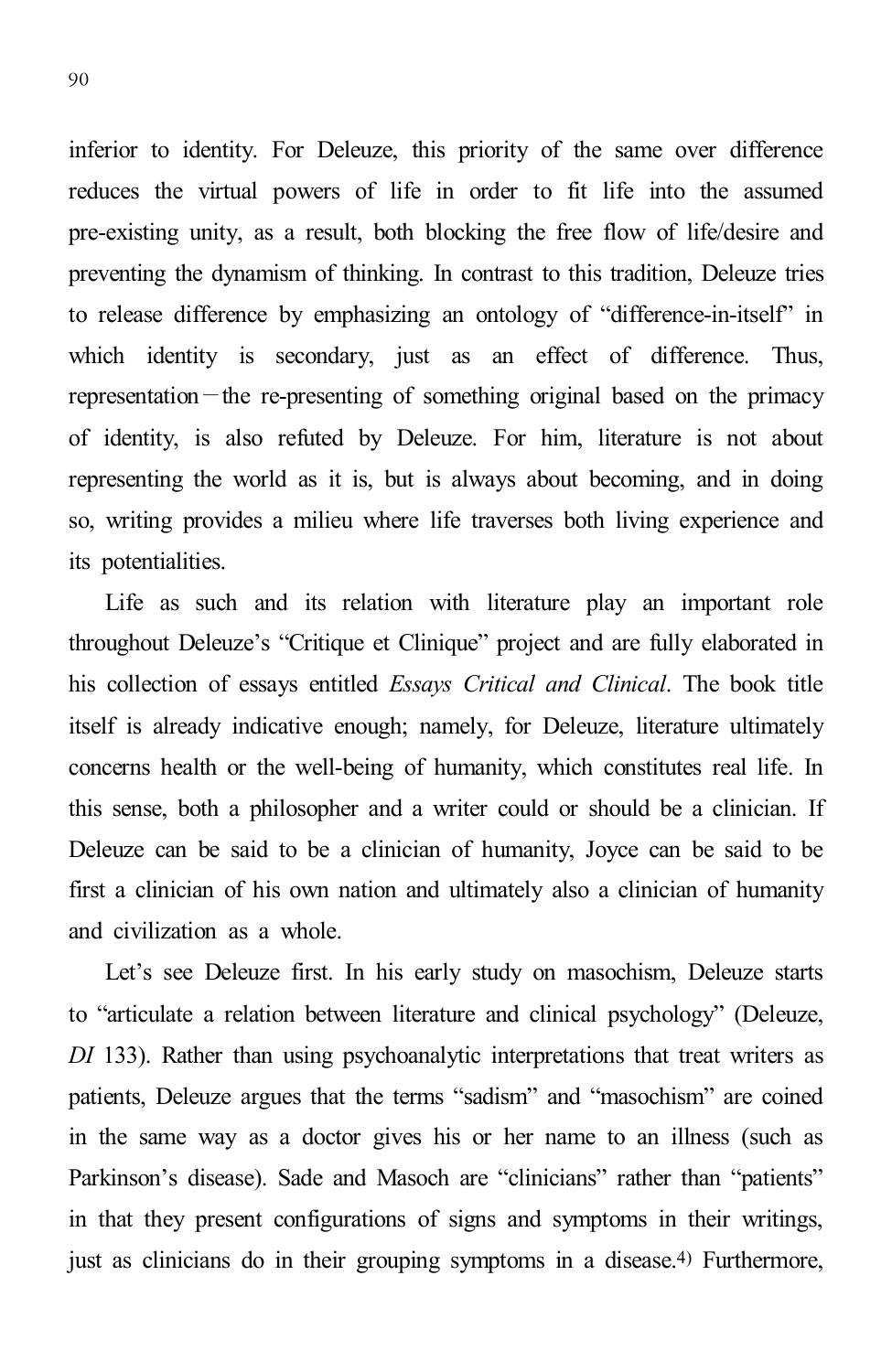Deleuze particularly notes that the modes of existences of sexual minorities displayed by the two writers are connected in a complex way to those of minorities in political and national movements: "Masoch is as inseparable from the revolutions of '48 in the Austrian Empire, as Sade from the French Revolution" (*DI* 131). Thus, by putting personal experiences within political contexts, Deleuze shows that the symptoms grouped under writers' names are not only symptoms of a perversion, but more importantly those of the world "whose illness merges with man" (*ECC* 3). And a writer who performs symptomatology as such is "the physician of himself and of the world" (*ECC* 3), that is, a "clinician of civilization" (*LS* 237).

To some extent, Joyce can also be said to be a clinician in the above sense. But his focus is more concrete and particular, that is, he wants to use his art as a diagnosis of his national malady which he calls "hemiplegia or paralysis" (Joyce, *SL* 22). He first practices his symptomatology in *Dubliners* and continues in *A Portrait* and *Ulysses*, until its perfection in *Finnegans Wake*. That is to say, throughout Joyce's life as an artist, he has always tried to use his art to cure his race and ultimately to create the new people he aspires for. This is just because the image of the Irish people under nearly eight centuries colonization has been besmeared as caricature. But to Joyce, the ultimate reason is their own national disease which can be summarized as spiritual paralysis, specifically, narrowminded nationalism, stubborn Catholicism, shallow sentimentalism, and most seriously, the inability to realize their own problems and to transcend them, thus resulting in the "the special odour of corruption" (*SL* 79) floating all over Irish life.

As is known, Joyce's contemporary Revivalist Movement writers and intellectuals, led by the Irish poet William Butler Yeats, were also trying to use their art to forge random Irish "crowd" into a united "people." But to

<sup>4)</sup> See *Masochism: Coldness and Cruelty*.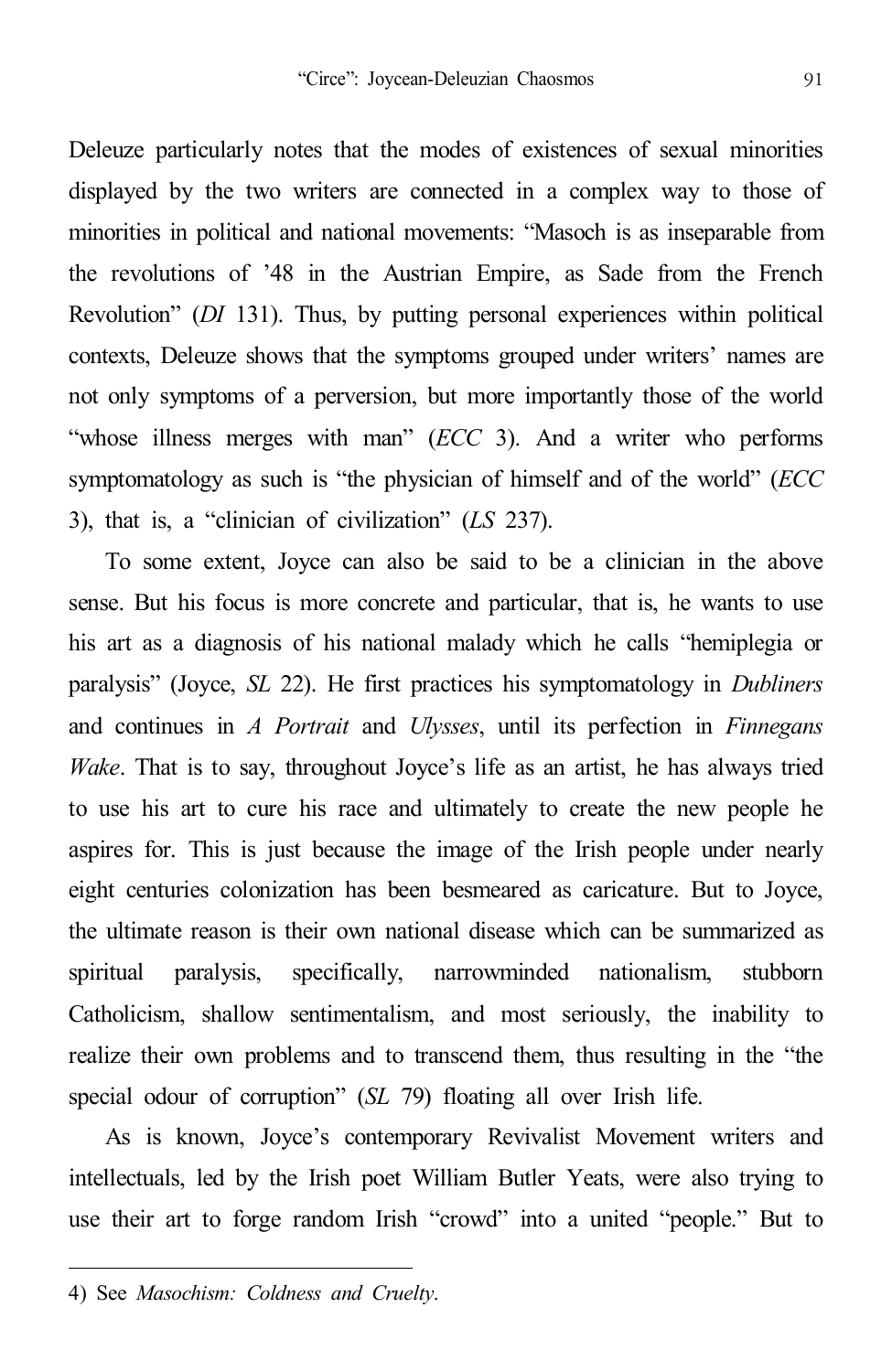Joyce, their nostalgic art only seeks to satisfy the popular longing for their own brilliant and romantic past rural life, and thus, instead of enlightening the mass or crowd, it makes them even more entrapped in their stupidity and backwardness.

In contrast to this "making terms with the rabblement" (Joyce, *CW* 69), Joyce refuses to surrender to "the popular will." In his opinion, the Irish art in the above sense is "the cracked lookingglass of a servant" (*U* 1.146). Against it, he presents his "nice polished looking-glass" (*SL* 90), an art that functions like a clinical X ray photograph, to reveal the nidus. For this purpose, Joyce chooses to write against the grain by depicting the particular experience of "'free but equal' monads" living within "those great agglomerations which are the modern cities", the urban modern experience of individuals yet still having a national narrative based on "gossip" (Jameson 149-152). In style, against the revivalists' lyrical and sentimental eulogizing, Joyce adopts "a style of scrupulous meanness" (*SL* 83), namely, like his spiritual mentor Henrik Ibsen, to reveal naked truth without glossing over any social problems. By doing so, his intention is "to write a chapter of the moral history of my country and I chose Dublin for the scene because that city seemed to me the centre of paralysis" (*SL* 83). All Joyce's works can be said to be first diagnosis and eventually remedy he prescribed for the chronic national disease: spiritual paralysis, which is Joyce's epiphany on the fundamental problem of his nation.

For Deleuze, however, Joyce's epiphany is more than that. He says: "It is only when the significant contents and the ideal significations have collapsed and given way to a multiplicity of fragments, to chaos—but in addition, the subjective forms to a chaotic and multiple impersonal reality—that the work of art assumes its full meaning . . . the machine works" (Deleuze, *PS* 156). This can be said to be an in-depth summary of Joyce's art which, in content,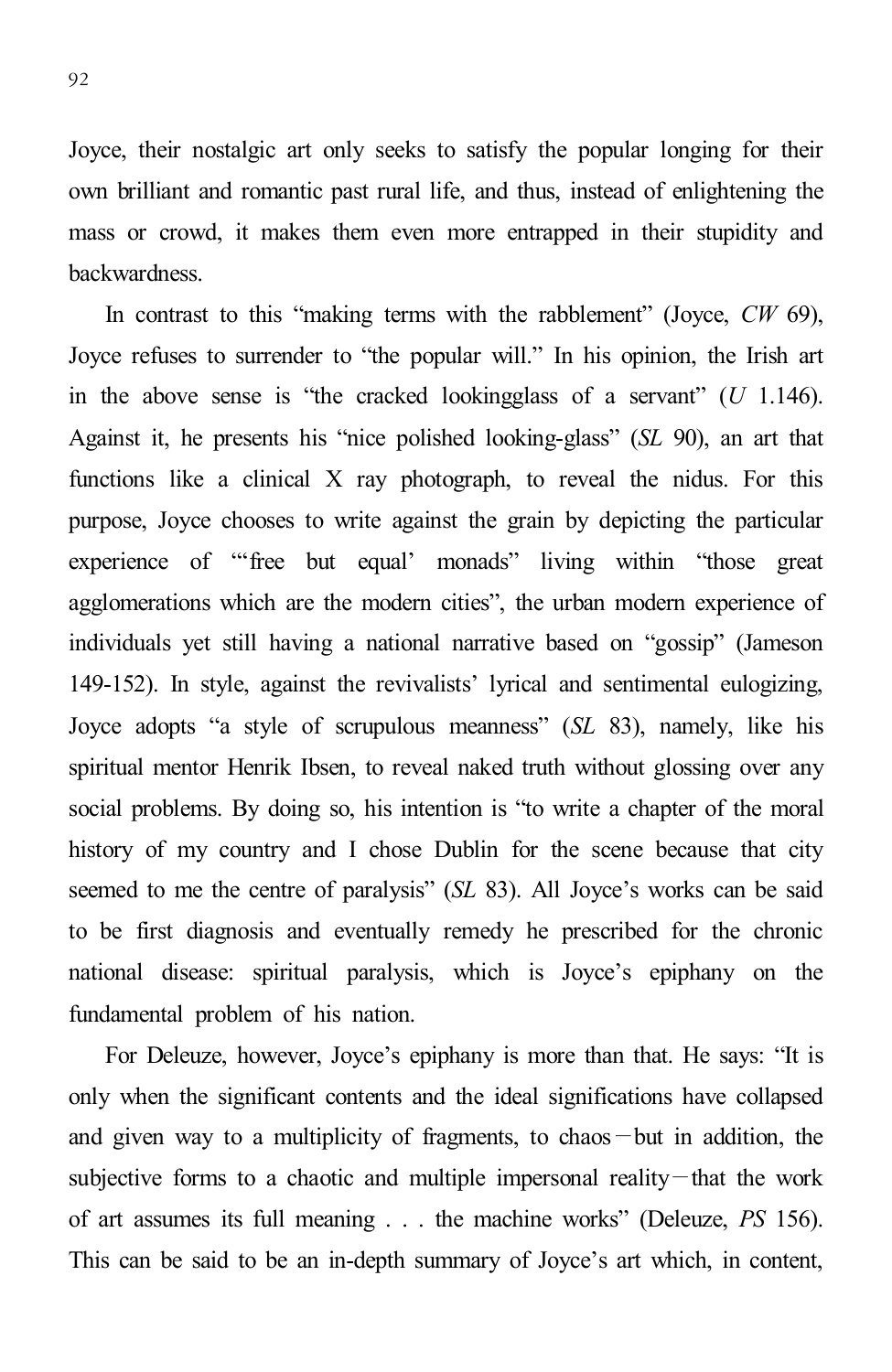advocates hybridity, heterogeneity and freedom against any authoritarian control, no matter colonial or national, and correspondingly in form, creates a stylistic carnival in his works. Thus, the literary machine of Joyce functions by liberating life from what constrains it—the already stagnant actual and organic reality, and then the subject "re-embodies" the virtual power of life as a resonance between two objects (for instance, between the girl and the seabird in Chapter 4 of *A portrait of the Artist as a Young Man*), producing the effect of epiphany. In this sense, it can be said that ever since Joyce, literary works no longer expose modes of existence, but become a locus for the virtual power of the nonorganic and impersonal life to come; a machine for experimentation to create new possibilities, and ultimately to create "the uncreated conscience of my race"  $(P \t225)$ , that is a new people. This is especially the case in *Ulysses*, specifically in the image of its anti-hero Leopold Bloom. All these become most radical and therefore typical of Joyce's work in Chapter 15, "Circe" of *Ulysses*.

#### III. Bloom's Becoming-Woman

As is said in the above, Joyce's literary purpose is to diagnose his national malady with his works as symptomatology. What he does, as such a clinician, in the particular creative temporal-spatial context of "Circe," is to liberate life from what imprisons it, and this is most evident and significant when understood through Deleuze's notion of becoming.

Deleuze's concept of becoming refers to the dynamic movement of actual beings towards virtual tendencies, starting from becoming-woman, becoming-child, and becoming-animal to becoming-molecular and even becoming-imperceptible. "Becoming-woman, more than any other becoming,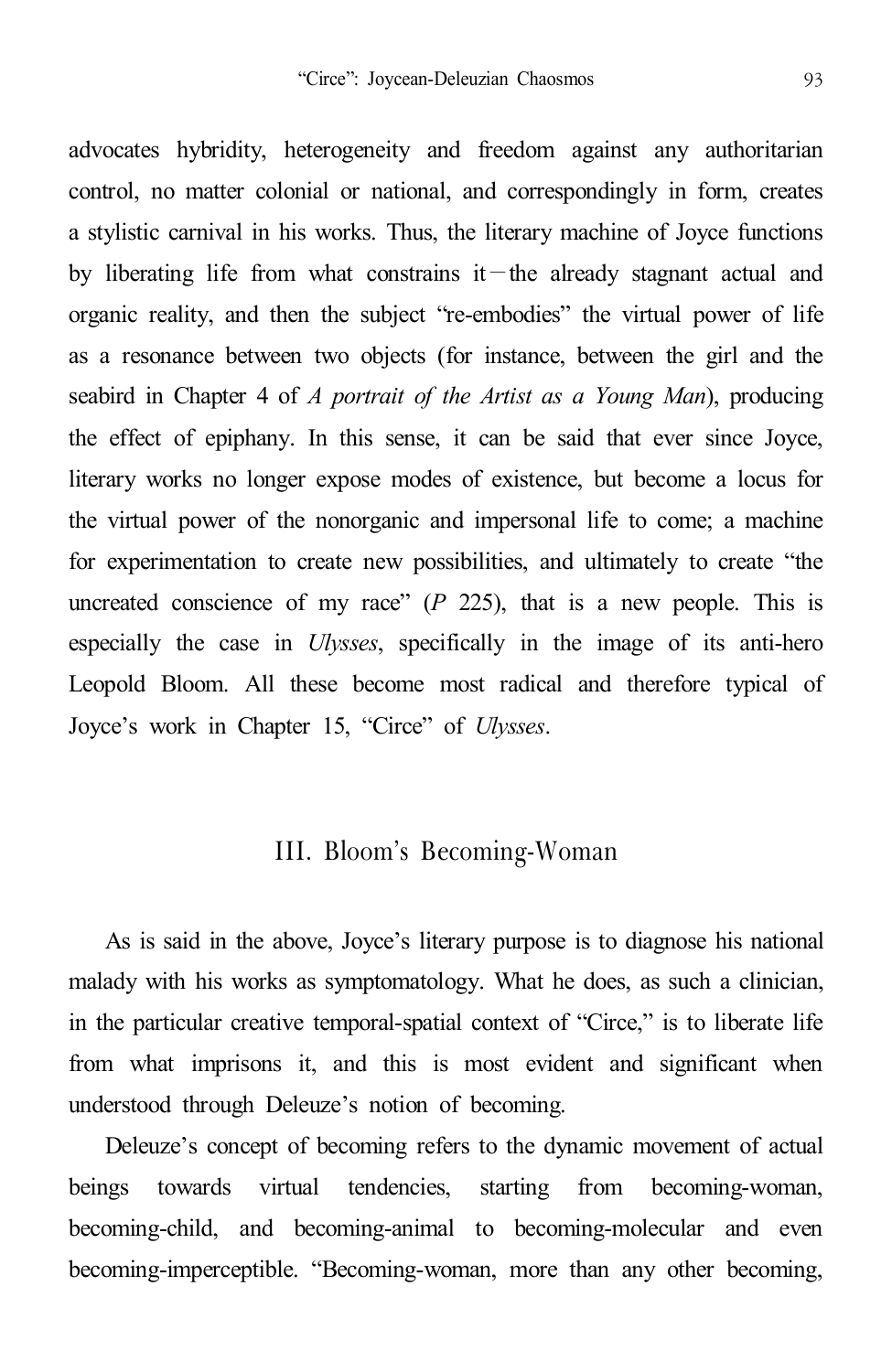possesses a special introductory power" (Deleuze and Guattari, *TP* 248). Since man "constitutes the standard upon which the majority is based" (*TP* 292), it only strengthens being and identity, impeding a life of differences. A becoming-woman of man disrupts the hierarchy constituted upon the binary oppositions between man and woman that condition our experiences, thereby opening passages for possibilities of life.

Throughout *Ulysses*, Joyce illustrates the same idea by making Bloom enter into a becoming-woman. Joyce reveals this side of Bloom first in Chapter 12 where the narrator of "Cyclops" ponders: "One of those mixed middlings [Bloom] is. Lying up in the hotel Pisser was telling me once a month with headache like a totty with her courses" (*U* 12.1657-60). Then the hostile "Citizen" degrades him by asking "Do you call that a man?" (*U* 12.1654), thus presenting a sharp contrast of him not only with the masculine epic hero Ulysses, but also even with Molly's lover Blazes Boylan. But, as is said above, this side of Bloom is just what Joyce wants to present him as a different Irish and eventually a different life.

It is the magical and creative temporal-spatial context of "Circe" that enables Joyce to stage Bloom's becoming-woman. When Bloom feels a bit light in the head, the first thing comes to his mind is "Monthly" (*U* 15.210). Then he recalls a girl in the monkeyhouse whose artless blush "unmanned me" (*U* 15.1190). In another scene where Bloom is speaking in defense of himself on trial, Dr. Mulligan diagnoses him to be "bisexually abnormal" "virgo intacta" (*U* 15.1775-76, 1785-86), and Dr. Dixon declares him as "a finished example of the new womanly man" and predicts his following procreation, which is responded by Bloom claiming, "O, I so want to be a mother" (*U* 15. 1817), and giving birth to eight boys.

In the magical-realistic scene at the brothel of Bella Cohen's, Bella assumes the male dominant role as Bello, whereas Bloom is declared, after a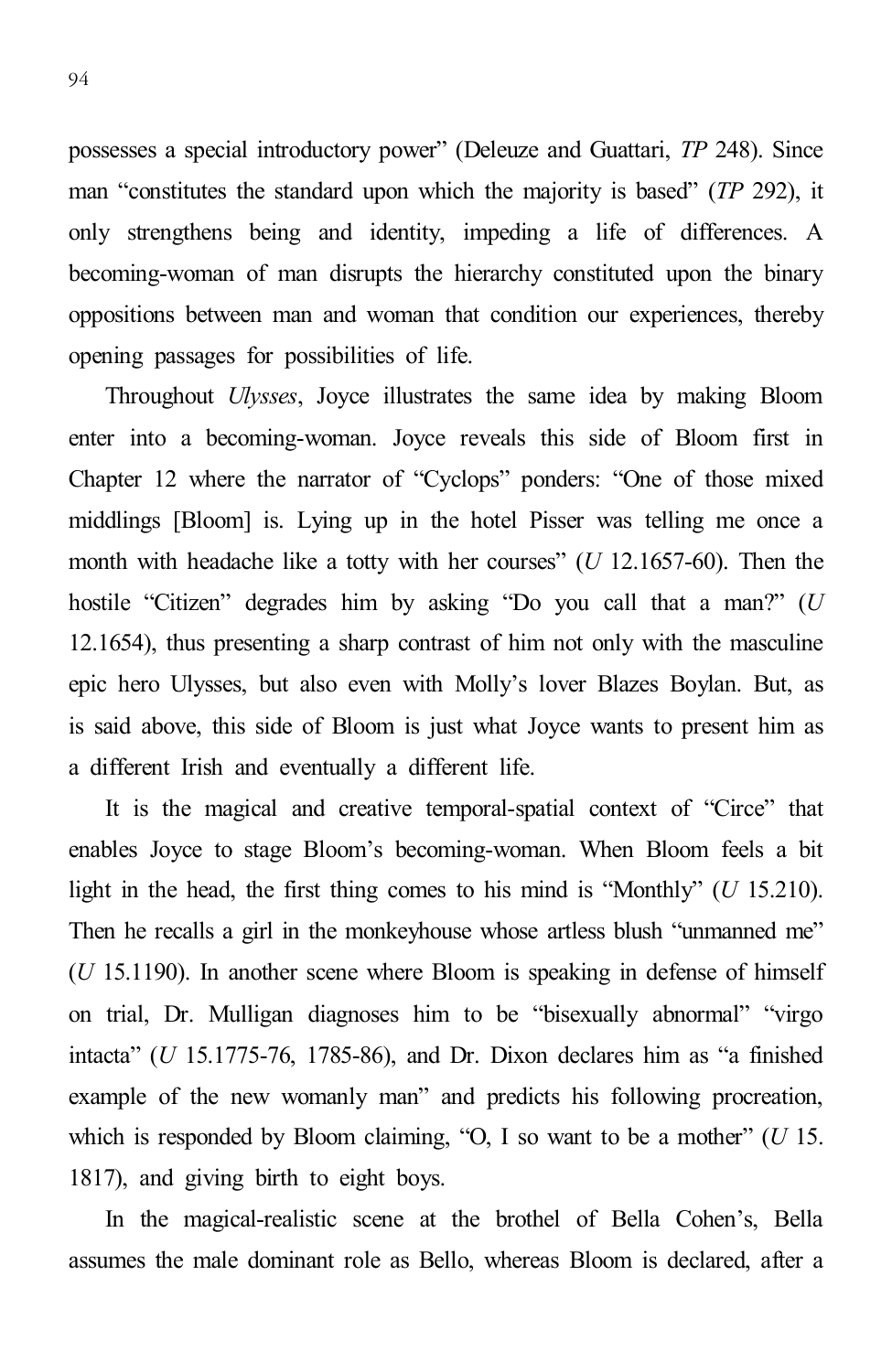series of masochistic interplay, by Bello as henceforth "unmanned and mine in earnest, a thing under the yoke" (*U* 15.1965-66), putting on the dresses and behaviors the societal convention expected of prostitutes. Bloom then, as a soubrette, confesses that he tried the prank of Molly, bought women clothes from Miriam Dandrade, and his desire to be a woman stems back from a school play where he dressed as a woman.

If for the philosopher Deleuze, "to become is not to attain a form (identification, imitation, Mimesis) but to find the zone of proximity, indiscernibility, or indifferentiation where one can no longer be distinguished from a woman, an animal, or a molecule—neither imprecise nor general, but unforeseen and nonpreexistent, sigularized out of a population rather than determined in a form" (*ECC* 1), for the artist Joyce, he illustrates the notion by what Deleuze calls "affects and percepts," letting Bloom in "Circe" undergo a transformation into a woman, as the "effect" of his becoming-woman. In this way Bloom is "singularized" out of the stereotypical Irish national malady of narrow-mindedness and parochialism, and opens possibilities for an Irish life that is not yet actual but virtual, or that not yet exists but is to come.

This also corresponds to Deleuze's operation in all his works which always attempt to do away with the position of man as a foundational being, and to affirm dynamic becoming that opens up the free flow of desire, the possibilities of life. Thus spoke Deleuze: "Language must devote itself to reaching these feminine, animal, molecular detours, and every detour is a becoming-mortal" (*ECC* 2). That is exactly what Joyce aspires for as a novelist. For Joyce, just like for Deleuze, it is through deadly becomings, the dissolution of subjectivity, that life is no longer confined to the body of man. However, to entirely become a woman is not the goal of becoming-woman; to do so is but a reversal of the opposition between man and woman.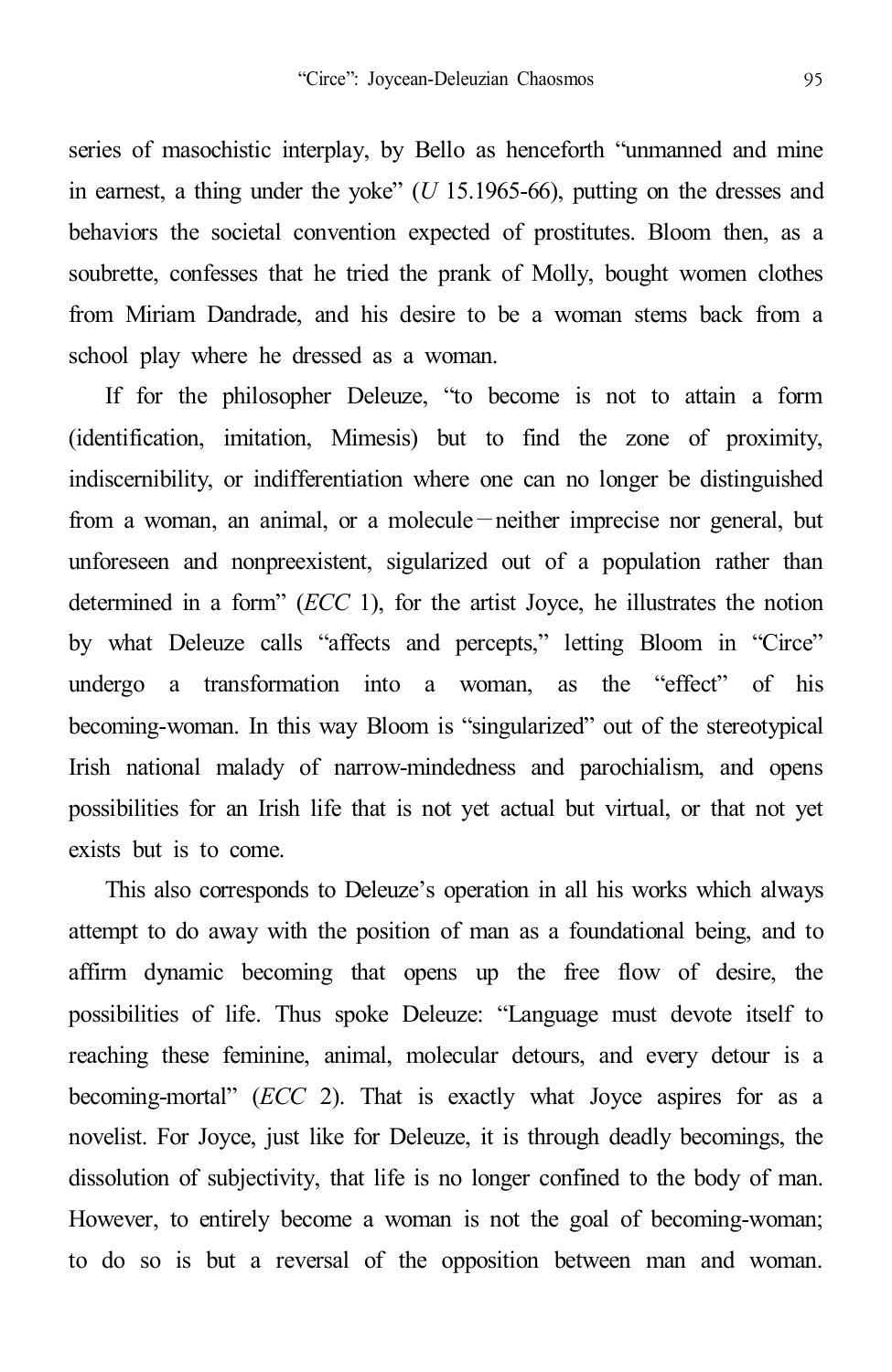Becoming-woman is always "in-between," a zone of indiscernibility, forever dynamic. When Bloom enters a becoming-woman, there is a circularity of forces between Molly and him, and a mutual becoming occurs. Molly's becoming is presented as the long "monologue" in her sleep at the end of *Ulysses*, with her subjectivity sinking in streams of consciousness. While for Bloom, the becoming-woman endows him "the cosmic 'Yes' of Mrs Bloom" (*DR* 122), a power of alterity that affirms all differences and becomings, at the same time displaying a possible world as "chaosmos."

## IV. 'Circe' as Chaosmos

Deleuze often cites works of Joyce as literary illustrations of his philosophy of difference, especially "chaosmos" in *Finnegans Wake*. As Deleuze notices, in the "cosmic letter" in *Finnegans Wake*, esoteric words and portmanteau words function as "dark precursors" (*DR* 119) that disrupt not only meaning and significance, but also the logic of identity lying behind and ultimately the world constituted by this logic. The appearances of resemblance and identity those esoteric and portmanteau words have are "the result of process of differenciation of difference in itself" (*DR* 121). Likewise, according to Deleuze, the cosmos into which we project the ontology of being and identity emerges from the chaosmos of becoming and difference. Though the word "chaosmos" is coined by Joyce in *Finnegans wake*, what this word illustrates has already started in *Ulysses* in its experimental adaptation of traditional literary styles and techniques to such extent that the logic of representation is disrupted. What Joyce does in "Circe" renders a displaying of chaosmos possible, thereby liberating both language and life from being hindered.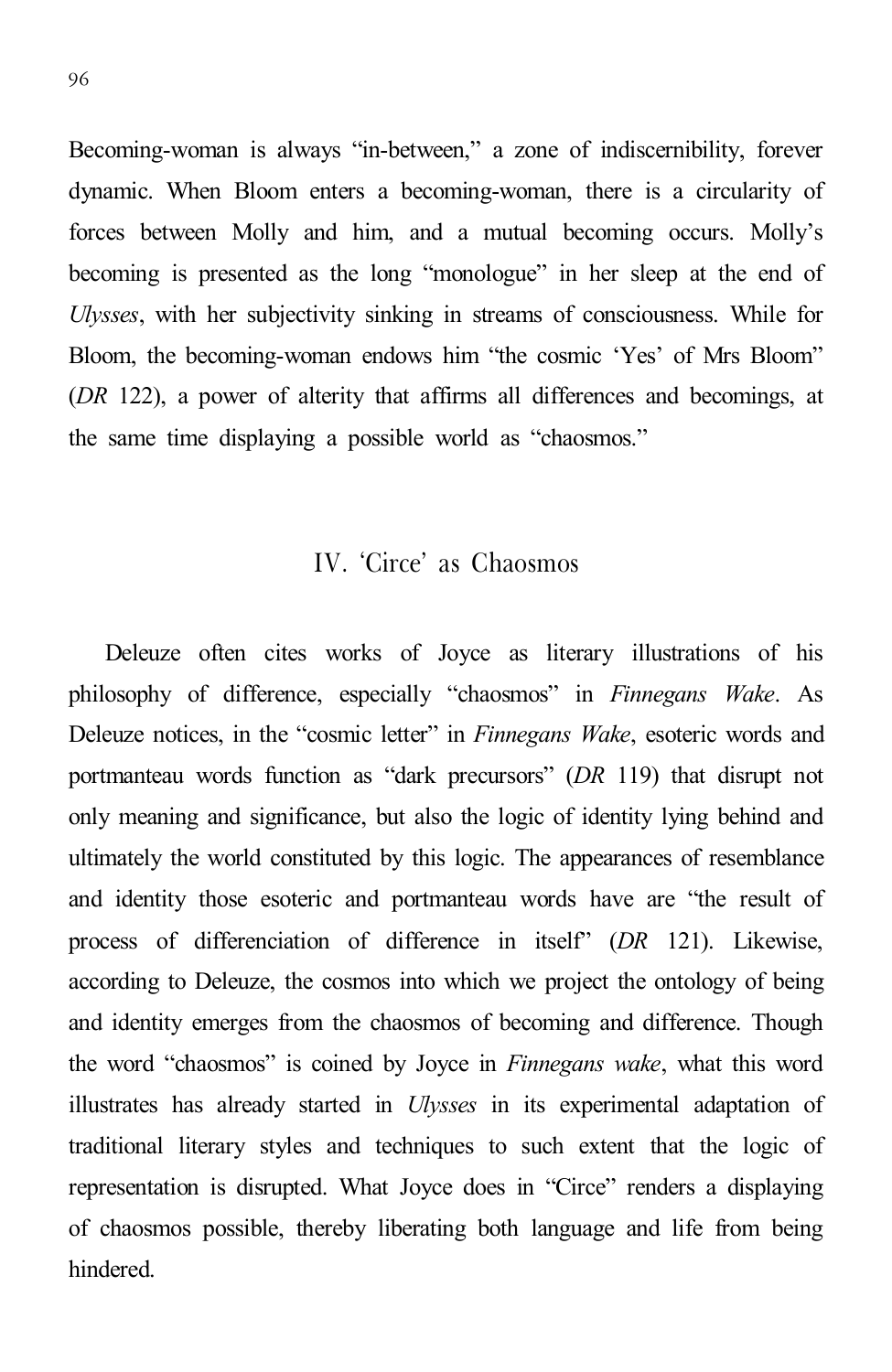According to Deleuze, "Although all becomings are already molecular, including becoming-woman, it must be said that all becomings begin with and pass through becoming-woman. It is the key to all other becomings" (*TP* 277). Becoming-woman is the beginning of an intense deterritorialization, which offers a line of flight from all repressions. Thus, Bloom's becoming-woman is the starting point of a full-scale "counter-actualization" of actuality to reveal the virtual powers of life (*LS* 150), namely, a process of changes in flux without either beginning or end, thus achieving a freedom not to be overpowered or controlled by anything.

What Deleuze conveys in philosophical concepts has already been illustrated by Joyce in literary writings, especially the concept of a chaosmos composed of divergent series. As Judith L. Poxon and Charles J. Stivale observe, "The series is important to Deleuze because it instantiates a mode of organization of difference that avoids the pitfalls of representation, within which difference is tamed by the mechanisms of resemblance, identity, analogy and opposition" (Poxon and Stivale 68). Moreover, already in *Logic of Sense*, Deleuze tampers with structuralist terms and claims that "Joyce, for example, secured the relation between the signifying series 'Bloom' and the signified series 'Ulysses,'" thus ensures the predominance of difference over identity (*LS* 38-39).

For Joyce, "Circe" exactly is such an embodiment of Deleuze's chaosmos, where countless becomings bring out ceaseless and dynamical changes, so much so that a liberation of the Irish nation from any bondage can be anticipated.

For instance, the scene mentioned above between Bloom and Bella Cohen, as an effect of Bloom's becoming-woman, provides a clue to read "Circe" as a chaosmos composed of divergent series. This gender-changing scene draws inspiration from both Odysseus' adventurous confrontation with Circe and the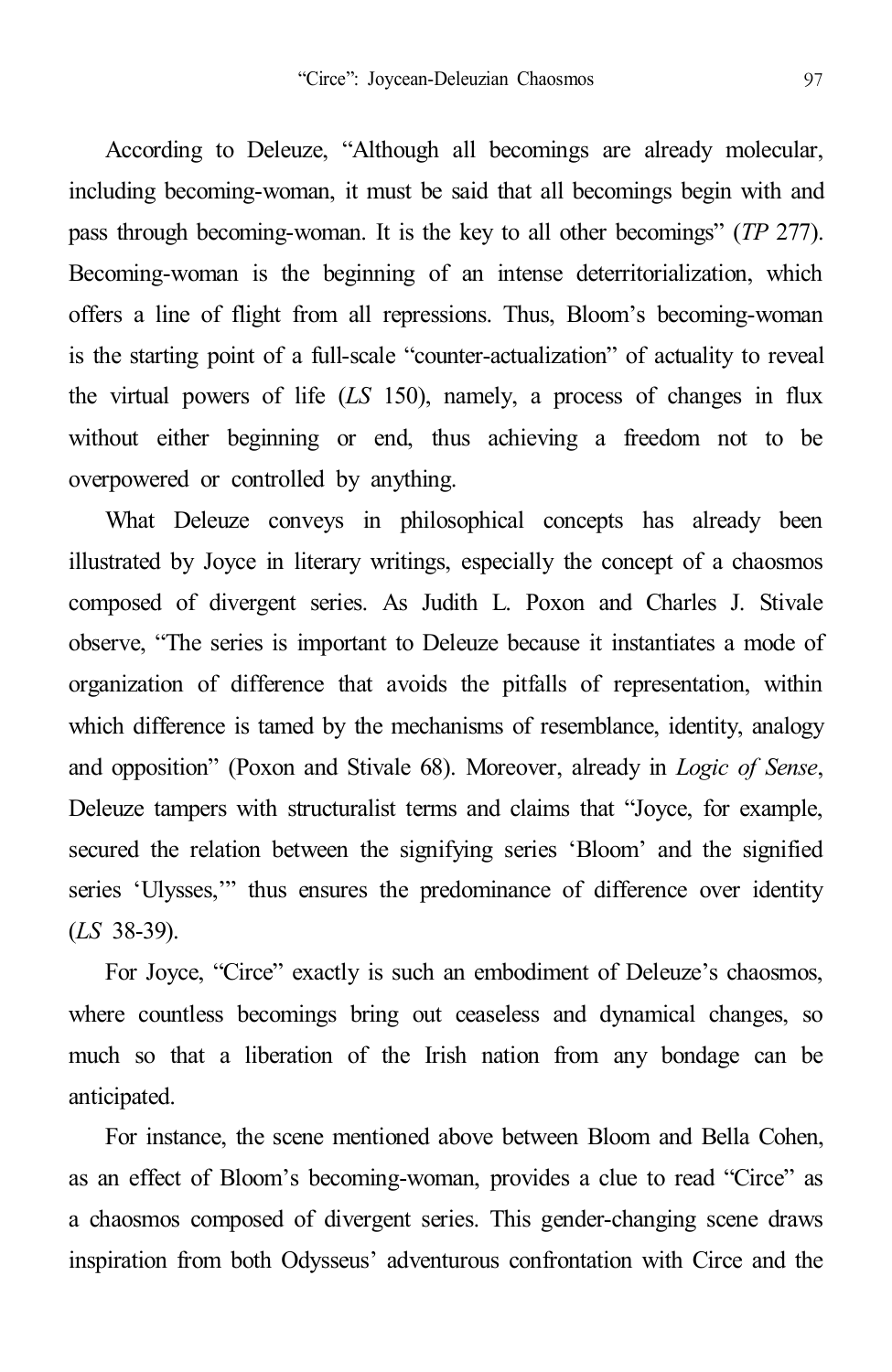98

masochist interaction between Severin and Wanda in *Venus in Furs* (Gifford and Seidman 452). The role played by Bella, as both a temptress and a dominatrix, recalls Circe and Wanda at the same time. Furthermore, the transformation Bloom undergoes also echoes the threat Circe and Wanda both pose to unman the male characters, Odysseus and Severin respectively. Instead of finding similarities among these scenes, what should be stressed is the displacement of sense Joyce manages by putting his adaptation through a shower of Irish locality. The clothes they wear, the people they talk about, and the gossip they exchange are all perfectly Irish. Just like what Masoch does is not just a masochistic scene but related to the situation of the minor people in his time, Joyce, with his scrupulous details, makes this scene between Bloom and Bella not just a traditional erotic scene in a pulp fiction, but a concern for the Irish nation. When Bloom cries out "Justice! All Ireland versus one! Has nobody …? [*sic*]" (*U* 15.3202), a becoming of sense happens, flowing in the direction to the freedom of the Irish nation.

Thus, for Joyce, "Circe" is a chaosmos of divergent series, where various such becomings occur so that meanings are not to be pinned down by any attempt to control, but all opening up for possibilities for the Irish nation. Not only does Joyce appeals to nonsense such as "Bbbbblllllblblblblobschb" that stimulates more becoming of sense (*U* 15.3381), the logic of narration is also so disrupted that the dead walk along with the alive, inanimate objects acquire a voice to speak, historical figures come together crossing all limits of time and space, and unimaginable events occur one after another. Multifarious series of signifier echoes with series of signified both outside and inside the text so that countless becomings collide, and the yoke chaining the Irish nation falters.

In addition, what is important is that all these, objects, figures and events alike, are consubstantial in "Circe," in that they all convey the same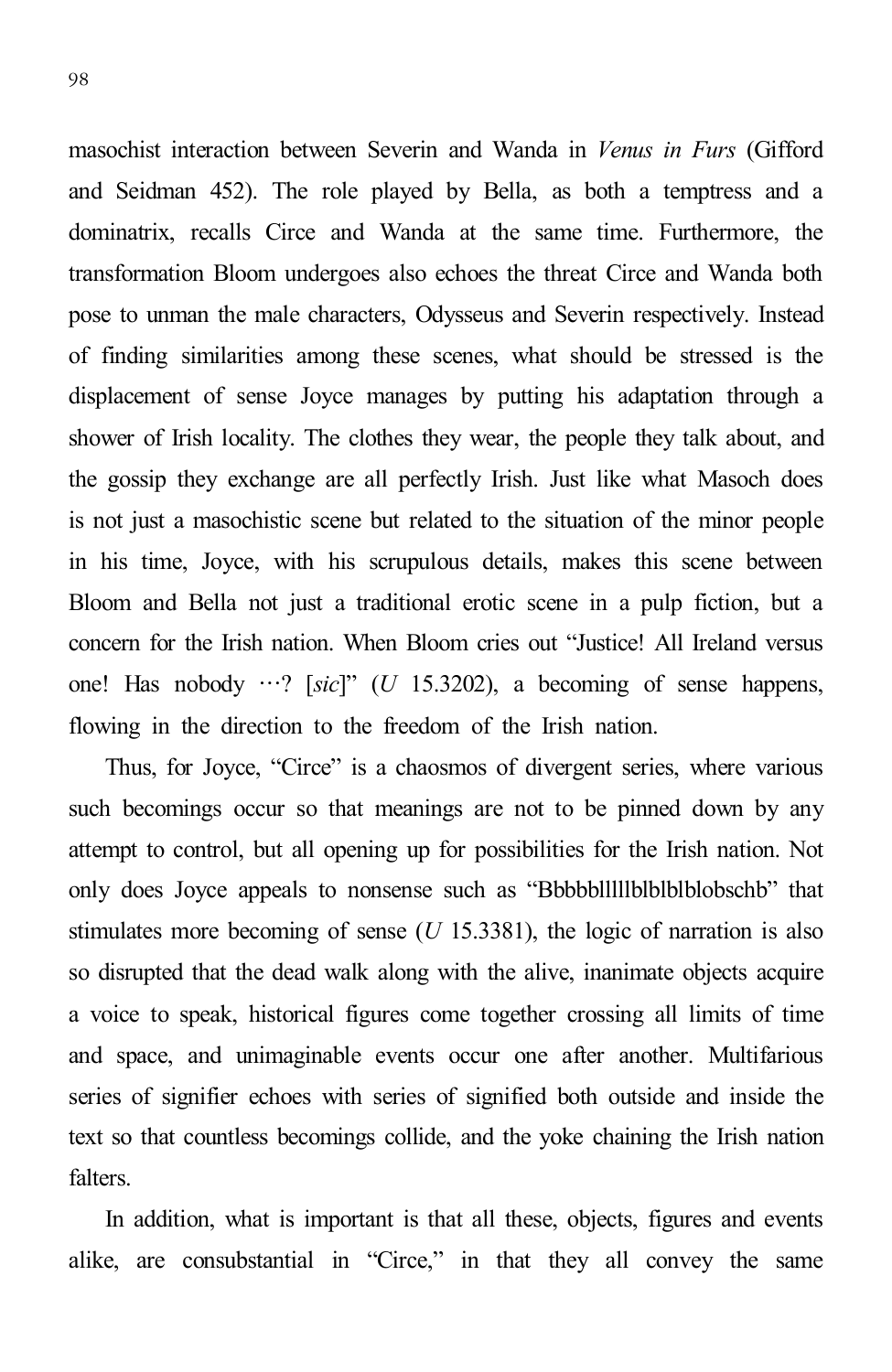implication, namely, a clue for destabilization of established values. Thus, no paternal relations, whether it is between Bloom and his father, or between Stephen and his mother, could constitute a power-control pattern. Therefore, when Stephen declares, "With me all or not at all. *Non serviam!*" (*U* 15.4227-28), he is saying "no" not only to his mother, but to Father as a power-domination in general. To him, "Paternity may be a legal fiction" as Stephen ponders as early as in Chapter 9 when in the presence of those cultural leaders as patriarchs (*U* 9.844). In this way he reacts against any control imposed either by Great Britain or the Catholic Church, or by the revivalist movement leaders, and eventually by the ontological being and identity that construct the world as it is.

It is only thus emancipated from all controls that the affirmative power of Bloom's becoming can reconstruct the world as a chaosmos; that is, a world full of possibilities and virtual powers of life. All the seemingly illogical, contradictory and unpredictable events in "Circe" converge to prove that this magical-realistic space is a real "Bloomusalem" founded on radical differences (*U* 15.1544), a world where the dominance of logic, truth and reason fails whereas the free flow of life is ensured, opening passageways for the liberation of the Irish people.

#### V. Conclusion

As Deleuze said, "A work is always the creation of a new space-time. . . . A work is supposed to bring out problems and questions in which we find ourselves caught, and not to provide answers" (Deleuze, *RM* 294). Joyce's literature is just such a creative space-time in which he diagnoses the malady of his nation. And instead of giving out direct answers, his remedy is to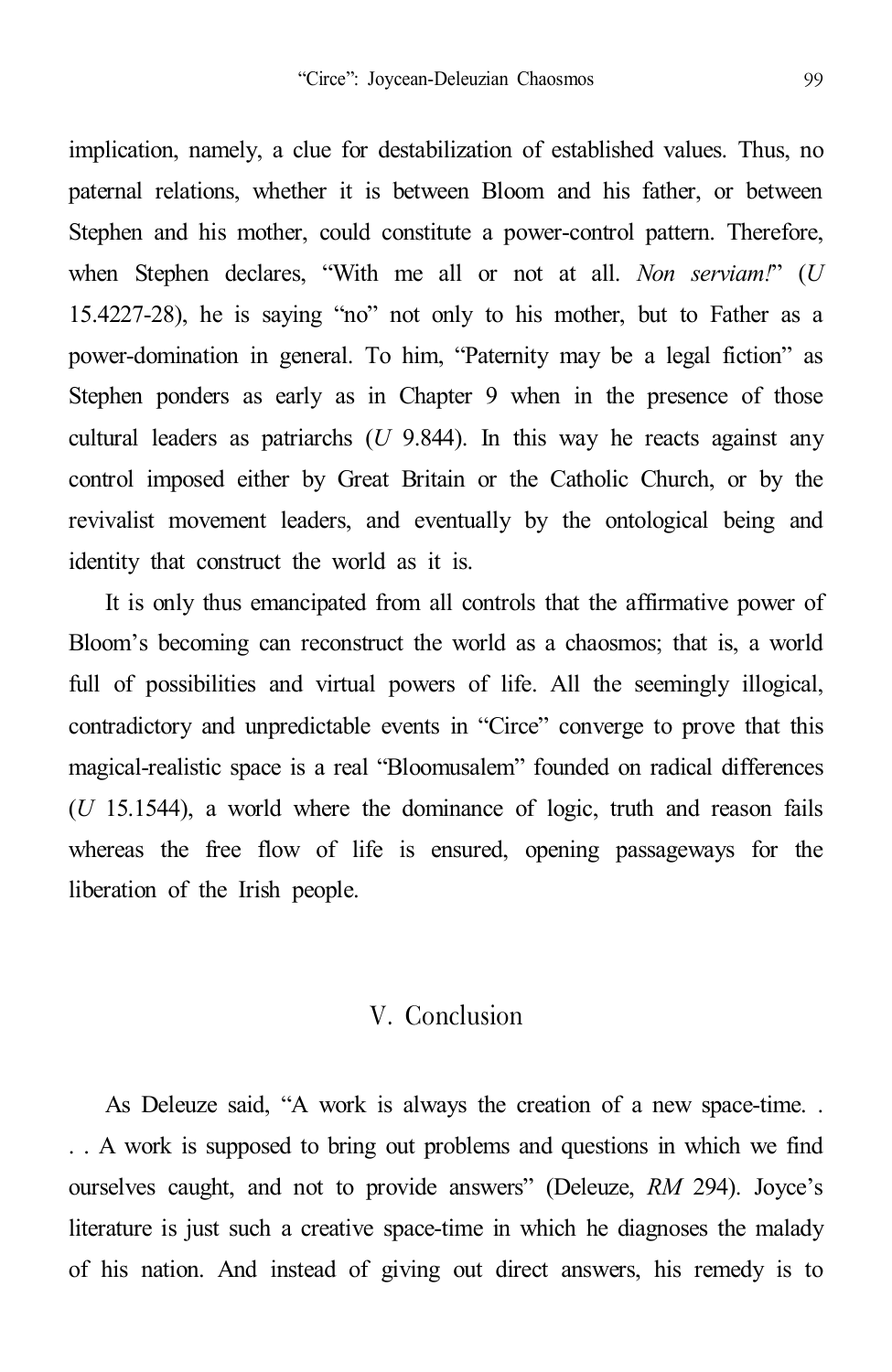employ becoming to such an extent that it explodes identity to reveal the chaosmos of radical differences, through which the impersonal and nonorganic life flows without any impediment. For becoming in the sense of changes and differences may provide a cure to the illness of Ireland, which denies changes and tacitly consents to the status quo. With Bloom's becoming-woman, Joyce depicts him as a hero who escapes any intention to suppress him. And the magic realist chaosmos of time and space in "Circe" further discloses this chapter as constitutive of multiple becomings, culminating in Bloom's fantasy of an emancipated Irish people to become possible. What Joyce does in literature, just like what Deleuze does in philosophy, is to overcome various impediments to allow the free flow of life. In such a way he creates a free, diverse and deterritorialized space for his nation. It is a breaking-free not only from external colonization, but also from internal colonization, namely, nationalism, xenophobia, anti-Semitism, and so on. By doing so, he eliminates cultural stereotypes, stagnant ideologies, established conventions, thus clearing the national space for a new Irish people to come, a liberated Irish people welcoming possibilities of change, which is also possibilities of life first in the Deleuzian sense of the word and ultimately in Bloom's sense of "Love" as tolerance of multiplicity and diversity.

(Renmin University of China)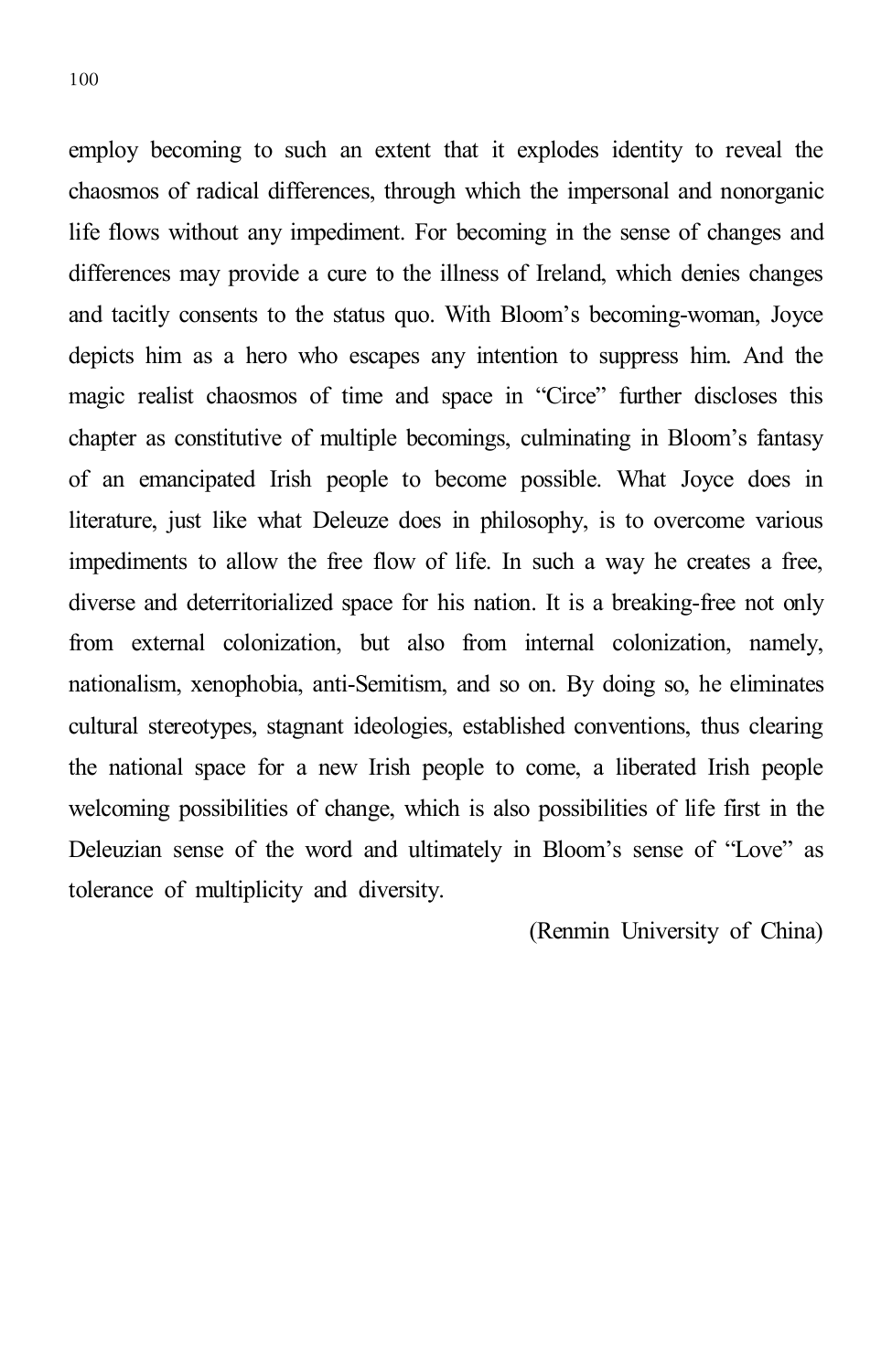#### Works Cited

Borg, Ruben. *The Measureless Time of Joyce, Deleuze and Derrida*. Continuum, 2007.

Brown, Richard. *James Joyce and Sexuality*. Cambridge UP, 1985.

- Deleuze, Gilles. *Deserted Islands and Other Texts,* edited by David Lapoujade. Translated by Micheal Taormina, Semiotext(e), 2004. Abbreviated as *DI*.
- ---. *Difference and Repetition*. Translated by Paul Patton, Columbia UP, 1994. Abbreviated as DR.
- ---. *Essays Critical and Clinical*. Translated by Daniel W. Smith and Michael A. Greco, U of Minnesota P, 1997. Abbreviated as *ECC*.
- ---. *Negotiations*. Translated by Martin Joughin, Columbia UP, 1995. Abbreviated as *N*.
- ---. *Proust and Signs*. Translated by Richard Howard, The Athlone P, 2000. Abbreviated as *PS*.
- ---. *Pure Immanence: Essays on a Life*. Translated by Anne Boyman, Zone Books, 2001. Abbreviated as *PI*.

---. *The Logic of Sense,* edited by Constantin V. Boundas. Translated by Mark Lester with Charles Stivale, Columbia UP, 1990. Abbreviated as *LS*. ---. *Two Regimes of Madness,* edited by David Lapojade. Translated by Ames

Hodges and Mike Taormina, Semiotext(e), 2007. Abbreviated as *RM*.

- Deleuze, Gilles, and Felix Guattari. *A Thousand Plateaus: Capitalism and Schizophrenia*. Translated by Brian Masssumi, U of Minnesota P, 1988. Abbreviated as *TP*.
- Gifford, Don, and Robert J. Seidman. Ulysses *Annotated: Notes for James Joyce's Ulysses*. U of California P, 1988.
- Jameson, Frederic R. "Ulysses in History." *James Joyce: A Collection of*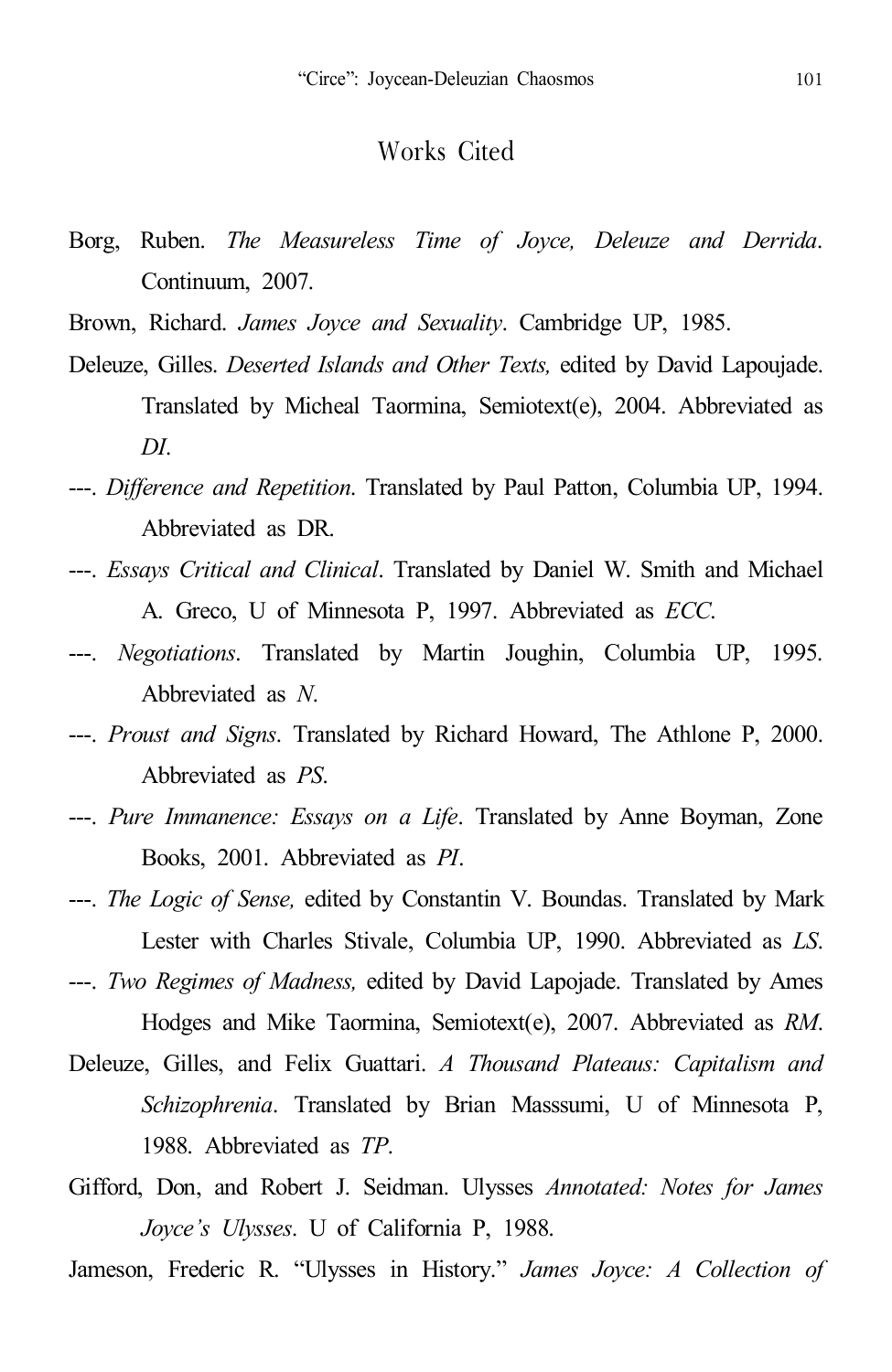*Critical Essays*, edited by Mary T. Reynolds, Prentice-Hall, 1993, pp. 145-58.

- Joyce, James. *A Portrait of the Artist as a Young Man and Dubliners*. Barnes & Noble Books, 2004.
- ---. *Finnegans Wake*. Faber and Faber, 1975.
- ---. *Selected Letters of James Joyce,* edited by Richard Ellmann, The Viking P, 1975.
- ---. *The Critical Writings of James Joyce,* edited by Ellsworth Mason and Richard Ellman, The Viking P, 1964.
- ---. *Ulysses: A Critical and Synoptic Edition,* edited by Hans Walter Gabler, 1984.
- Poxon, Judith L. and Charles J. Stivale. "Sense, Series." *Gilles Deleuze: Key Concepts*, edited by Charles J. Stivale, McGill-Queen's UP, 2005, pp. 65-76.
- Valente, Joseph. "Who Made the Tune: Becoming-Woman in 'Sirens'." *James Joyce Quarterly*, vol. 30, no. 2, 1993, pp. 191-208.